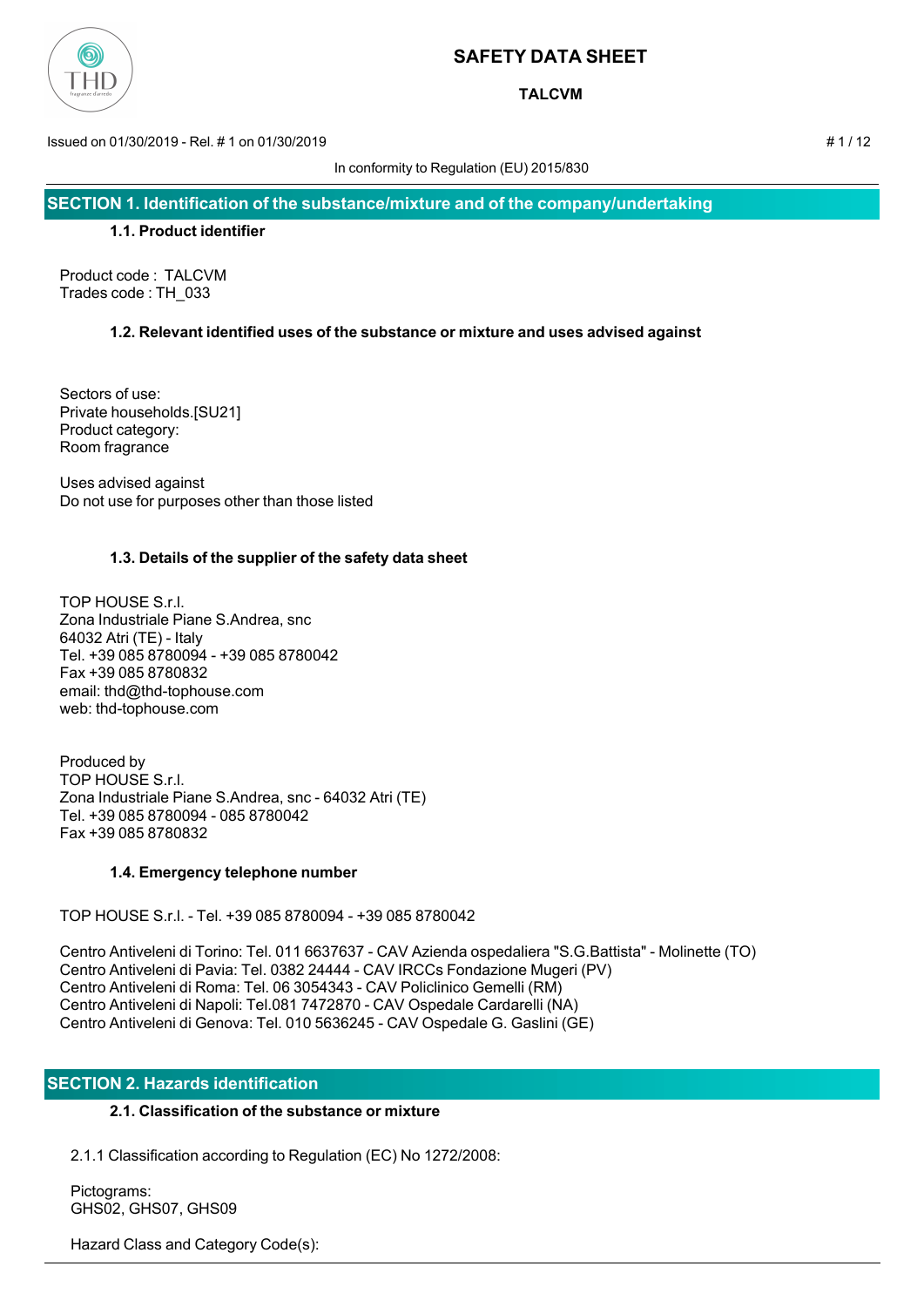

**TALCVM**

Issued on 01/30/2019 - Rel. # 1 on 01/30/2019 **And Contact the Contact of the Contact of the Contact of the Contact of the Contact of the Contact of the Contact of the 2 / 12** 

In conformity to Regulation (EU) 2015/830

Flam. Liq. 2, Skin Sens. 1, Eye Irrit. 2, Aquatic Chronic 2

Hazard statement Code(s):

H225 - Highly flammable liquid and vapour.

H317 - May cause an allergic skin reaction.

H319 - Causes serious eye irritation.

H411 - Toxic to aquatic life with long lasting effects.

The product easy inflames if subordinate to an ignition source.

 If brought into contact with eyes, the product, causes significant irritations which may last for more than 24 hours. The product, if brought into contact with skin can cause skin sensitization.

The product is dangerous to the environment as it is toxic to aquatic life with long lasting effects

#### **2.2. Label elements**

Labelling according to Regulation (EC) No 1272/2008:

Pictogram, Signal Word Code(s): GHS02, GHS07, GHS09 - Danger

Hazard statement Code(s):

H225 - Highly flammable liquid and vapour.

H317 - May cause an allergic skin reaction.

H319 - Causes serious eye irritation.

H411 - Toxic to aquatic life with long lasting effects.

Supplemental Hazard statement Code(s):

not applicable

Precautionary statements:

Prevention

P210 - Keep away from heat, hot surfaces, sparks, open flames and other ignition sources. No smoking.

P233 - Keep container tightly closed.

P261 - Avoid breathing dust/fume/gas/mist/vapours/spray.

P273 - Avoid release to the environment.

Response

P333+P313 - If skin irritation or rash occurs: Get medical advice/attention.

P337+P313 - If eye irritation persists: Get medical advice/attention.

P363 - Wash contaminated clothing before reuse.

P370+P378 - In case of fire: Use water spray or CO2 to extinguish.

P391 - Collect spillage.

Storage

P403+P235 - Store in a well-ventilated place. Keep cool.

Disposal

P501 - Dispose of contents/container according to local law.

Contains:

Para-ter-Butilcicloesil-acetato, D-limonene , cumarina, Nérol, Cinnamyl alcohol

## **2.3. Other hazards**

The substance / mixture NOT contains substances PBT/vPvB according to Regulation (EC) No 1907/2006, Annex XIII

No information on other hazards

# **SECTION 3. Composition/information on ingredients**



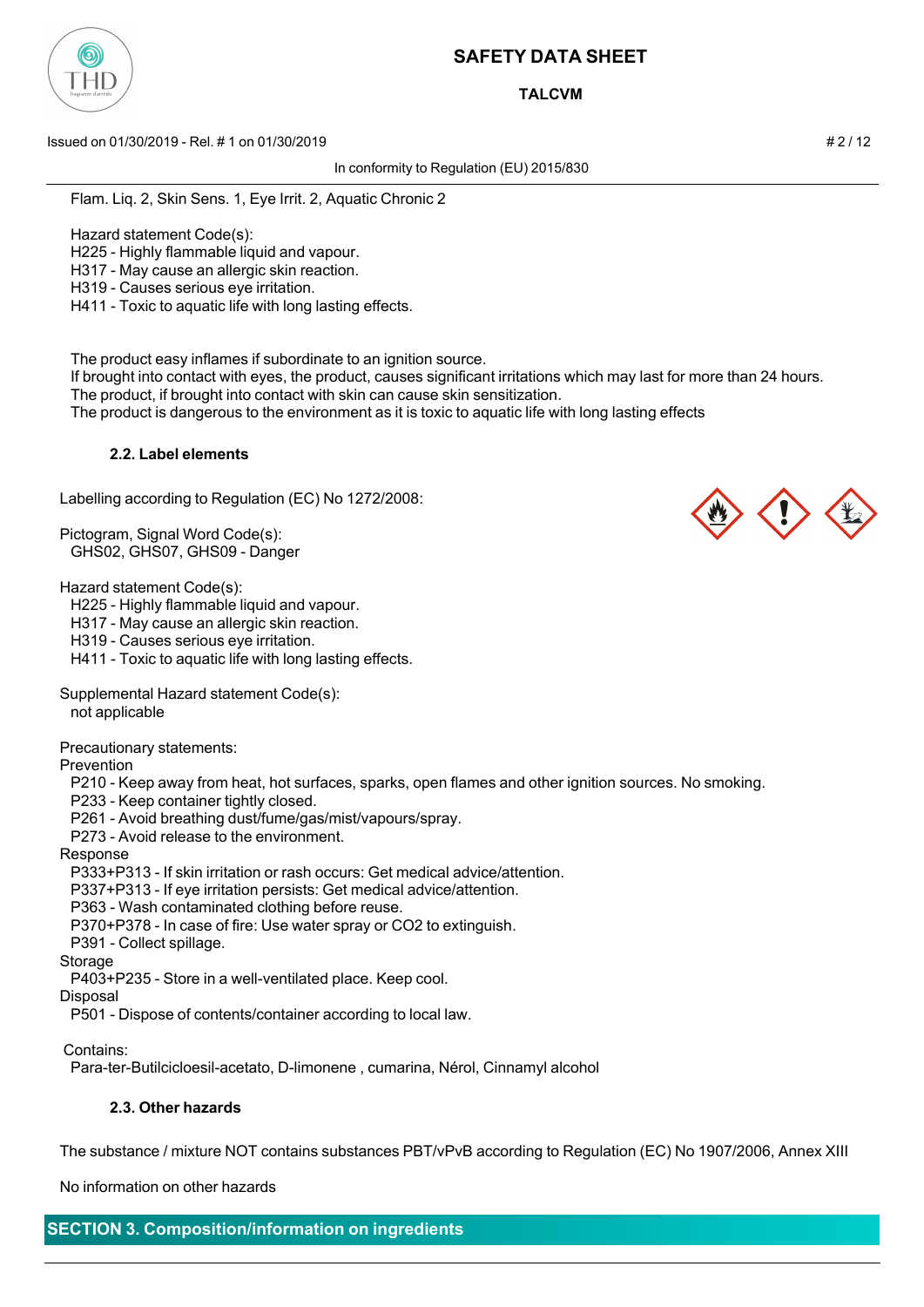

**TALCVM**

Issued on 01/30/2019 - Rel. # 1 on 01/30/2019 **# 3** / 12

In conformity to Regulation (EU) 2015/830

## **3.1 Substances**

Irrilevant

## **3.2 Mixtures**

Refer to paragraph 16 for full text of hazard statements

#### Allergens contained: Terpeni d'arancio = 1,000

| <b>Substance</b>                | <b>Concentration</b> | <b>Classification</b>                                                                                                      | <b>Index</b> | <b>CAS</b>    | <b>EINECS</b> | <b>REACh</b>                    |
|---------------------------------|----------------------|----------------------------------------------------------------------------------------------------------------------------|--------------|---------------|---------------|---------------------------------|
| Benzyl acetate                  | $> 1 \le 5\%$        | Aquatic Chronic 3,<br>H412                                                                                                 |              | 140-11-4      | 205-399-7     | 01-2119638<br>272-42-****       |
| Phenylethyl alcohol             | $> 1 \le 5\%$        | Acute Tox. 4, H302;<br>Eye Irrit. 2, H319                                                                                  |              | $60 - 12 - 8$ | 200-456-2     | 01-2119963<br>$921 - 31 -$ **** |
| propan-2-ol                     | $> 1 \le 5\%$        | Flam. Liq. 2, H225;<br>Eye Irrit. 2, H319;<br>STOT SE 3, H336                                                              | 603-117-00-0 | 67-63-0       | 200-661-7     |                                 |
| (HHCB)                          | $> 1 \le 5\%$        | Aquatic Acute 1,<br>H400; Aquatic<br>Chronic 1, H410                                                                       | 603-212-00-7 | 1222-05-5     | 214-946-9     |                                 |
| Para-ter-Butilcicloesil-acetato | $> 1 \le 5\%$        | Skin Sens. 1B, H317                                                                                                        |              | 32210-23-4    | 250-954-9     | 01-2119976<br>2-86-24-000<br>0  |
| Linalool                        | $> 1 \le 5\%$        | Skin Irrit. 2, H315;<br>Eye Irrit. 2, H319                                                                                 |              | 78-70-6       |               |                                 |
| Linalyl acetate                 | $> 1 \le 5\%$        | Skin Corr. 2, H315;<br>Eye Irrit. 2, H319                                                                                  |              | 115-95-7      | 204-116-4     | 01-2119454<br>789-19-****       |
| Alpha isomethyl ionone          | $> 1 \le 5\%$        | Aquatic Chronic 3,<br>H412                                                                                                 |              | 127-51-5      |               |                                 |
| D-limonene                      | $> 0.1 \le 1\%$      | Flam. Liq. 3, H226;<br>Skin Irrit. 2, H315;<br>Skin Sens. 1, H317;<br>Aquatic Acute 1,<br>H400; Aquatic<br>Chronic 1, H410 | 601-029-00-7 | 5989-27-5     | 205-341-0     |                                 |
| cumarina                        | $> 0.1 \le 1\%$      | Acute Tox. 3, H301;<br>Acute Tox. 3, H311;<br>Skin Sens. 1B, H317;<br>Acute Tox. 3, H331;<br>Aquatic Chronic 2,<br>H411    |              | $91-64-5$     | 202-086-7     |                                 |
| Nérol                           | $> 0.1 \le 1\%$      | Skin Corr. 2, H315;<br>Skin Sens. 1B, H317;<br>Eye Dam. 1, H318                                                            |              | 106-25-2      | 203-378-7     | 01-2119983<br>244-33-****       |
| 2,6-di-tert-butyl-p-cresol      | $> 0.1 \le 1\%$      | Aquatic Chronic 1,<br>H410                                                                                                 |              | 128-37-0      | 204-881-4     | 01-2119565<br>113-46            |
| Cinnamyl alcohol                | $> 0.1 \le 1\%$      | Acute Tox. 4, H302;<br>Skin Sens. 1, H317;<br>Eye Irrit. 2, H319                                                           |              | 104-54-1      |               |                                 |

#### **Fractionated global values**

| $H317 = 4.60$ |          | $H302 = 4,20$ |               |               | $H319 = 11,45$ | $H412 = 5,60$ |  |
|---------------|----------|---------------|---------------|---------------|----------------|---------------|--|
| H400          | $= 3.00$ |               | $H410 = 3,20$ | $H315 = 5.60$ |                | $H226 = 1,00$ |  |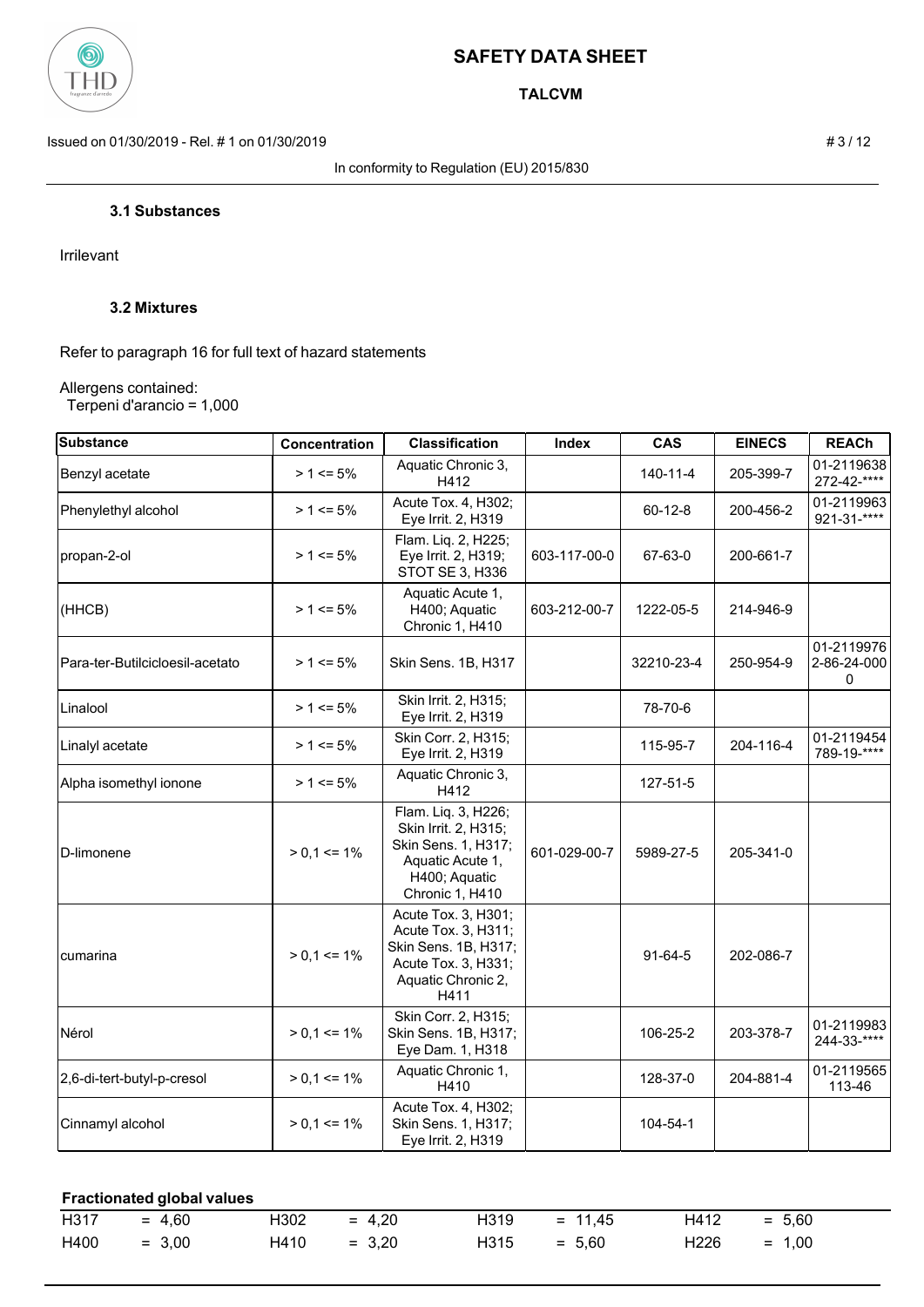

**TALCVM**

Issued on 01/30/2019 - Rel. # 1 on 01/30/2019 # 4 / 12

| In conformity to Regulation (EU) 2015/830 |          |      |          |                  |           |      |             |  |
|-------------------------------------------|----------|------|----------|------------------|-----------|------|-------------|--|
| H301                                      | $= 1.00$ | H311 | $= 1.00$ | H <sub>331</sub> | $= 1.00$  | H411 | 1.20<br>$=$ |  |
| H318                                      | $= 1.00$ | H335 | $= 0.60$ | H <sub>225</sub> | $= 77.00$ | H336 | $= 3.85$    |  |

## **SECTION 4. First aid measures**

## **4.1. Description of first aid measures**

Inhalation:

 Air the area. Move immediately the contaminated patient from the area and keep him at rest in a well ventilated area. If you feel unwell seek medical advice.

Direct contact with skin (of the pure product).:

Take contaminated clothing Immediately off.

 Wash immediately with plenty of running water and possibly with soap, the areas of the body that have, or are only suspected to have, come in contact with the product.

Direct contact with eyes (of the pure product).:

 Wash immediately and thoroughly with running water, keeping eyelids open for at least 10 minutes, then protect your eyes with a dry sterile gauze. Seek medical advice immediately

Ingestion:

Not hazardous. It's possible to give activated charcoal in water or liquid paraffin medicine

## **4.2. Most important symptoms and effects, both acute and delayed**

No data available.

## **4.3. Indication of any immediate medical attention and special treatment needed**

If skin irritation or rash occurs: Get medical advice/attention. If eye irritation persists: Get medical advice/attention.

## **SECTION 5. Firefighting measures**

## **5.1. Extinguishing media**

Advised extinguishing agents: In the case of fire use: water spray or CO2

Extinguishing means to avoid:

Water jets. Use water jets only to cool the surfaces of the containers exposed to fire.

## **5.2. Special hazards arising from the substance or mixture**

No data available.

## **5.3. Advice for firefighters**

Use protection for the breathing apparatus

Safety helmet and full protective suit.

The spray water can be used to protect the people involved in the extinction

 You may also use selfrespirator, especially when working in confined and poorly ventilated area and if you use halogenated extinguishers (Halon 1211 fluobrene, Solkan 123, NAF, etc...)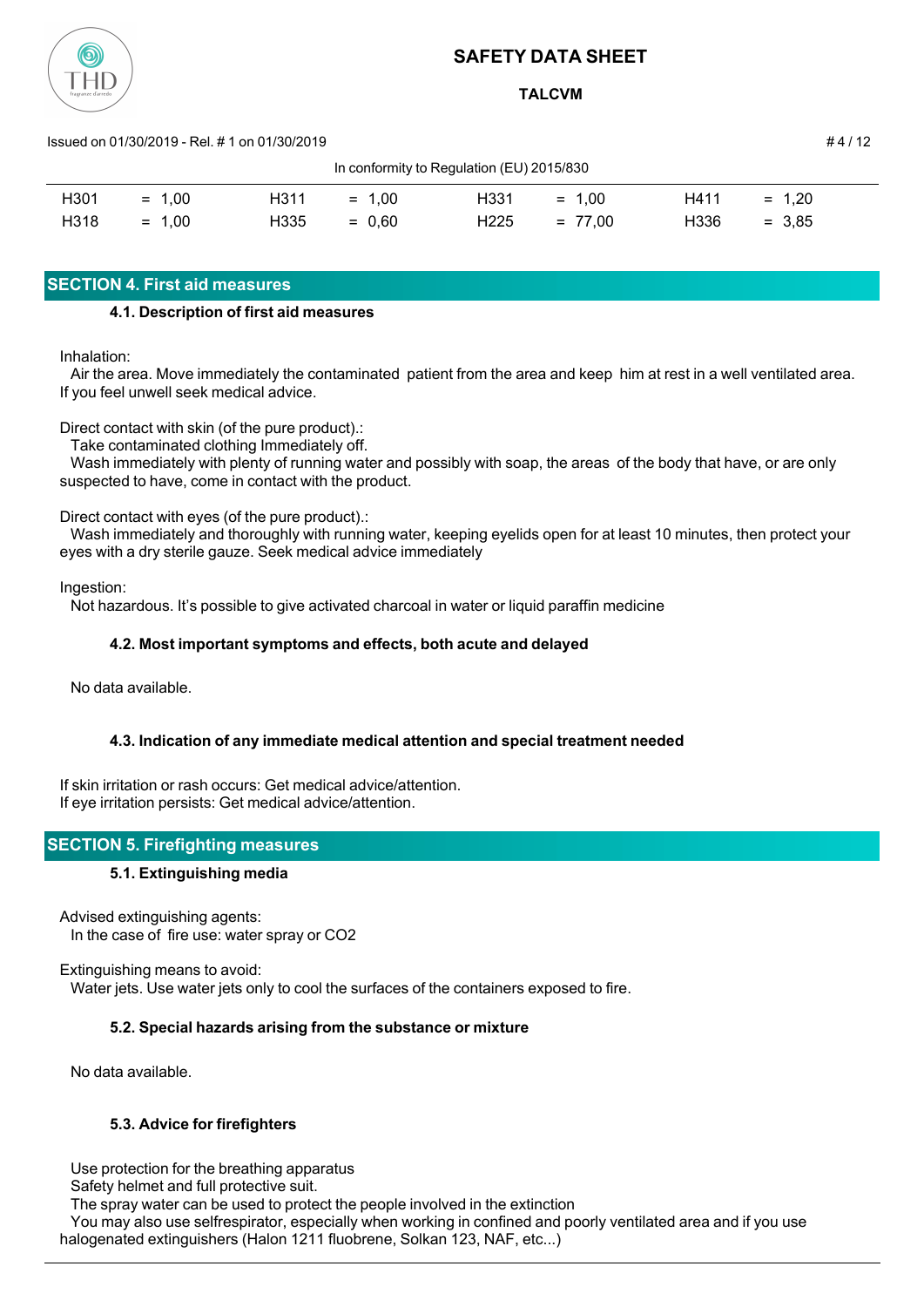

**TALCVM**

Issued on 01/30/2019 - Rel. # 1 on 01/30/2019 # 5 / 12

In conformity to Regulation (EU) 2015/830

Keep containers cool with water spray

## **SECTION 6. Accidental release measures**

#### **6.1. Personal precautions, protective equipment and emergency procedures**

6.1.1 For non-emergency personnel: Leave the area surrounding the spill or release. Do not smoke Wear gloves and protective clothing

6.1.2 For emergency responders: Wear gloves and protective clothing Eliminate all unguarded flames and possible sources of ignition. No smoking. Provision of sufficient ventilation. Evacuate the danger area and, in case, consult an expert.

## **6.2. Environmental precautions**

Contain spill with earth or sand.

 If the product has entered a watercourse in sewers or has contaminated soil or vegetation, notify it to the authorities. Discharge the remains in compliance with the regulations

#### **6.3. Methods and material for containment and cleaning up**

6.3.1 For containment:

 Rapidly recover the product, wear a mask and protective clothing Recover the product for reuse, if possible, or for removal. Possibly absorb it with inert material. Prevent it from entering the sewer system.

 6.3.2 For cleaning up: To clean the floor and all objects contaminated by this material use water. After wiping up, wash with water the area and materials involved

 6.3.3 Other information: Nothing in particular.

## **6.4. Reference to other sections**

Refer to paragraphs 8 and 13 for more information

## **SECTION 7. Handling and storage**

#### **7.1. Precautions for safe handling**

 Avoid contact and inhalation of vapors In residential areas do not use on large surfaces. Do not smoke at work At work do not eat or drink. Contaminated work clothing should not be allowed out of the workplace. Wear protective gloves/protective clothing/eye protection/face protection. See also paragraph 8 below.

## **7.2. Conditions for safe storage, including any incompatibilities**

Keep in original container closed tightly. Do not store in open or unlabeled containers.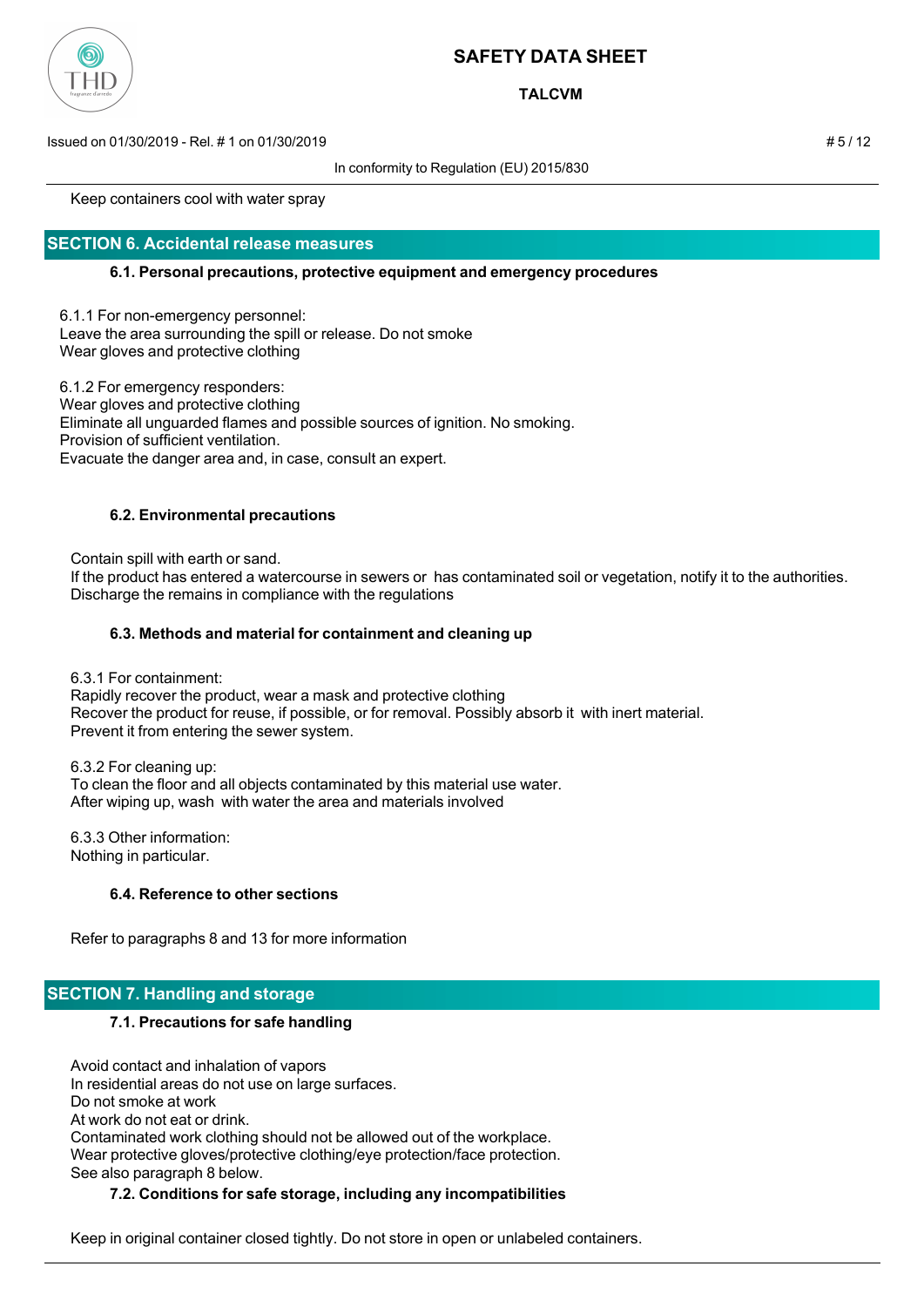

**TALCVM**

Issued on 01/30/2019 - Rel. # 1 on 01/30/2019 **Assumed by a struck of the struck of the struck of the struck of t** 

In conformity to Regulation (EU) 2015/830

 Keep containers upright and safe by avoiding the possibility of falls or collisions. Store in a cool place, away from sources of heat and `direct exposure of sunlight. Keep containers tightly closed. Always store in well ventilated areas. Never close the container tightly, leave a chance to vent Keep away from open flames, sparks and heat sources. Avoid direct sunlight exposure.

**7.3. Specific end use(s)**

Private households.: Handle with care. Store in a ventilated place away from heat sources. Keep container tightly closed.

## **SECTION 8. Exposure controls/personal protection**

#### **8.1. Control parameters**

 Related to contained substances: propan-2-ol:

TLV: TWA 200 ppm 400 ppm as STEL A4 (not classifiable as a human carcinogen); (ACGIH 2004). MAK: 200 ppm 500 mg/m peak limitation Category: II (2); Risk group for pregnancy: C; (DFG 2004).

D-limonene:

MAK: 20 ppm mg/m 110 skin sensitization (Sh); Peak limitation category: II (2); Risk group for pregnancy: C; (DFG 2005).

## **8.2. Exposure controls**

| Appropriate engineering controls: |
|-----------------------------------|
| Private households.:              |
| No specific control required.     |

Individual protection measures:

 (a) Eye / face protection Not needed for normal use.

(b) Skin protection

 (i) Hand protection When handling the pure product use chemical resistant protective gloves (EN 374-1/EN374-2/EN374-3)

 (ii) Other Wear normal work clothing.

 (c) Respiratory protection Not needed for normal use.

 (d) Thermal hazards No hazard to report

Environmental exposure controls: Related to contained substances:

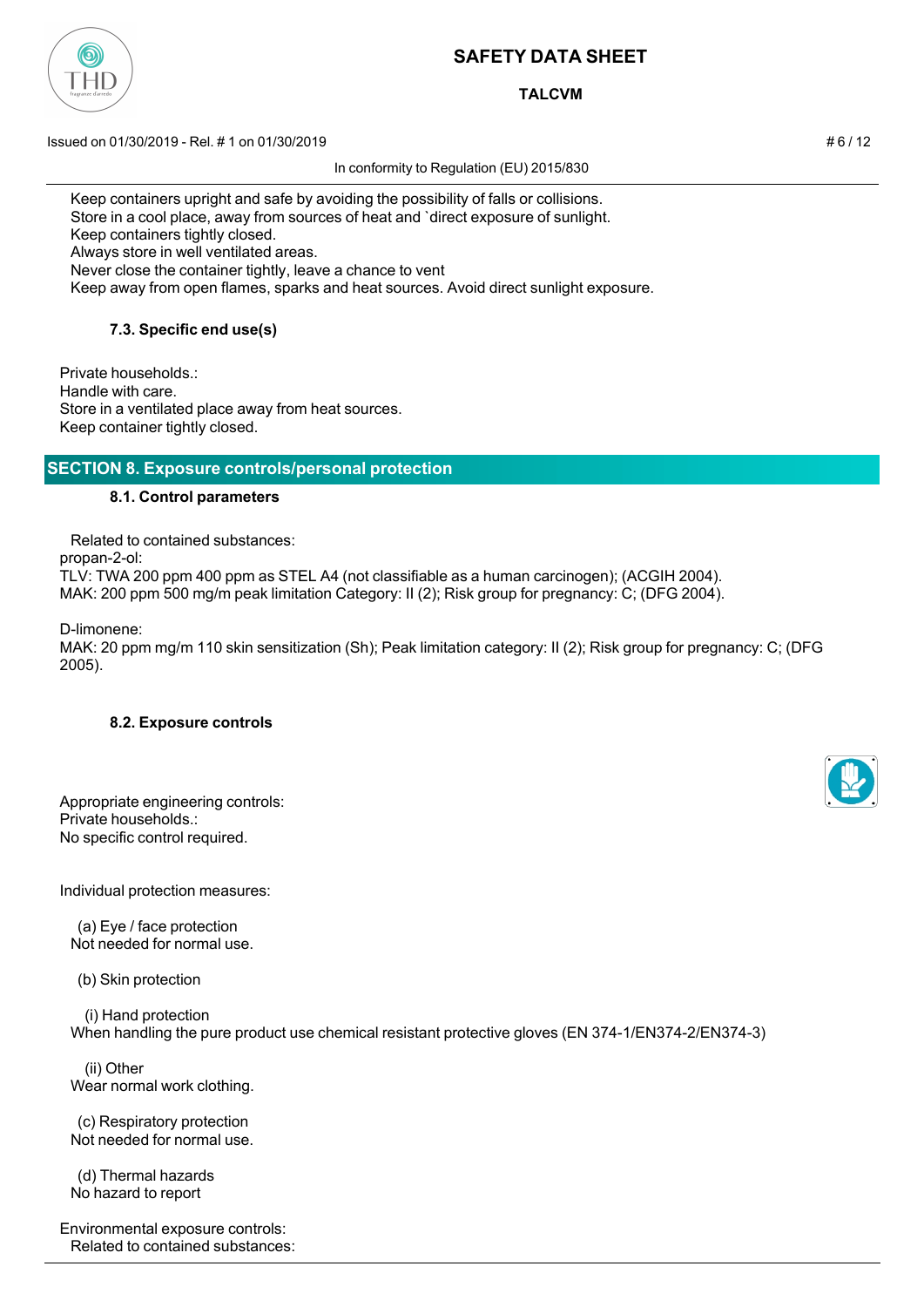

**TALCVM**

Issued on 01/30/2019 - Rel. # 1 on 01/30/2019 # 7 / 12

In conformity to Regulation (EU) 2015/830

D-limonene:

Do not let this chemical contaminates the environment.

## **SECTION 9. Physical and chemical properties**

**9.1. Information on basic physical and chemical properties**

| Physical and chemical properties             | Value                                   | <b>Determination method</b> |
|----------------------------------------------|-----------------------------------------|-----------------------------|
| Appearance                                   | Liquid clear                            |                             |
| Odour                                        | not determined                          |                             |
| Odour threshold                              | not determined                          |                             |
| pH                                           |                                         | EPA 150.1 1982              |
| Melting point/freezing point                 | not determined                          |                             |
| Initial boiling point and boiling range      | $86^{\circ}$ C                          | Phisical                    |
| Flash point                                  | $14^{\circ}$ C                          | <b>ASTM D92</b>             |
| Evaporation rate                             | not determined                          |                             |
| Flammability (solid, gas)                    | not determined                          |                             |
| Upper/lower flammability or explosive limits | not determined                          |                             |
| Vapour pressure                              | not determined                          |                             |
| Vapour density                               | not determined                          |                             |
| Relative density                             | 0,819 kg/l                              | ASTM D1298-12b(2017)        |
| Solubility(ies)                              | not determined                          |                             |
| Water solubility                             | not determined                          |                             |
| Partition coefficient: n-octanol/water       | not determined                          |                             |
| Auto-ignition temperature                    | not determined                          |                             |
| Decomposition temperature                    | not determined                          |                             |
| Viscosity                                    | Cinematica: 7,4 mm2/s Dinamica: 6,06 cP | <b>ASTM D445-18</b>         |
| Explosive properties                         | not determined                          |                             |
| Oxidising properties                         | not determined                          |                             |

## **9.2. Other information**

No data available.

## **SECTION 10. Stability and reactivity**

## **10.1. Reactivity**

No reactivity hazards

## **10.2. Chemical stability**

No hazardous reaction when handled and stored according to provisions.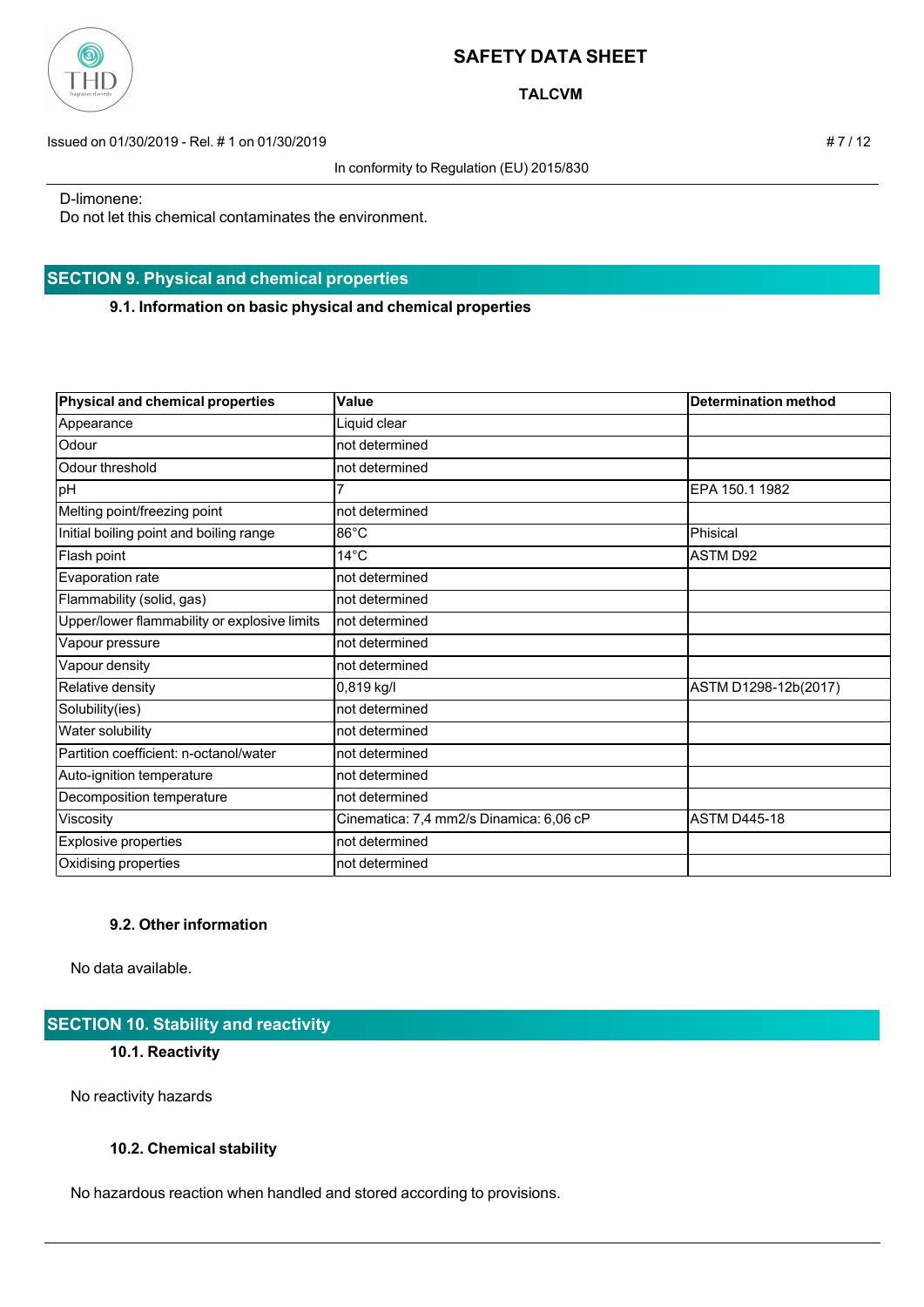

**TALCVM**

Issued on 01/30/2019 - Rel. # 1 on 01/30/2019 # 8 / 12

In conformity to Regulation (EU) 2015/830

#### **10.3. Possibility of hazardous reactions**

There are no hazardous reactions

#### **10.4. Conditions to avoid**

 Avoid contact with combustible materials. The product could catch fire. heat, open flames, sparks or hot surfaces.

#### **10.5. Incompatible materials**

Nothing in particular.

#### **10.6. Hazardous decomposition products**

Does not decompose when used for intended uses.

## **SECTION 11. Toxicological information**

#### **11.1. Information on toxicological effects**

 $ATE(mix)$  oral = 5.434,8 mg/kg

 $ATE(mix)$  dermal =  $30.000(0)$  mg/kg

 $ATE(mix)$  inhal = 300,0 mg/l/4 h

(a) acute toxicity: based on available data, the classification criteria are not met

(b) skin corrosion/irritationbased on available data, the classification criteria are not met

 (c) serious eye damage/irritation: If brought into contact with eyes, the product, causes significant irritations which may last for more than 24 hours.

(d) respiratory or skin sensitization: The product, if brought into contact with skin can cause skin sensitization.

(e) germ cell mutagenicity: based on available data, the classification criteria are not met

(f) carcinogenicity: based on available data, the classification criteria are not met

(g) reproductive toxicity: based on available data, the classification criteria are not met

 (h) specific target organ toxicity (STOT) single exposure: based on available data, the classification criteria are not met

 (i) specific target organ toxicity (STOT) repeated exposurebased on available data, the classification criteria are not met

(j) aspiration hazard: based on available data, the classification criteria are not met

Related to contained substances:

propan-2-ol:

Routes of exposure: the substance can be absorbed into the body by inhalation of its vapour.

INHALATION RISK: A harmful contamination of air sar reached quite slowly due to evaporation of the substance at 20 C; However, for spraying or scattering, much more quickly.

Effects of short-term exposure: the substance is irritating to eyes and respiratory tract pu substance determining effects on the central nervous system, causing depression. Exposure far above the OEL pu lead to unconsciousness. Effects of long-term or repeated: liquid degreasing characteristics.

Acute hazards/symptoms INHALATION cough. Vertigo. Drowsiness. Headache. Sore throat. See If Swallowed. SKIN dry skin.

EYE Redness.

SWALLOWED, abdominal pain. Respiratory difficulties. Nausea. A State of unconsciousness. Vomiting. (Further see inhalation).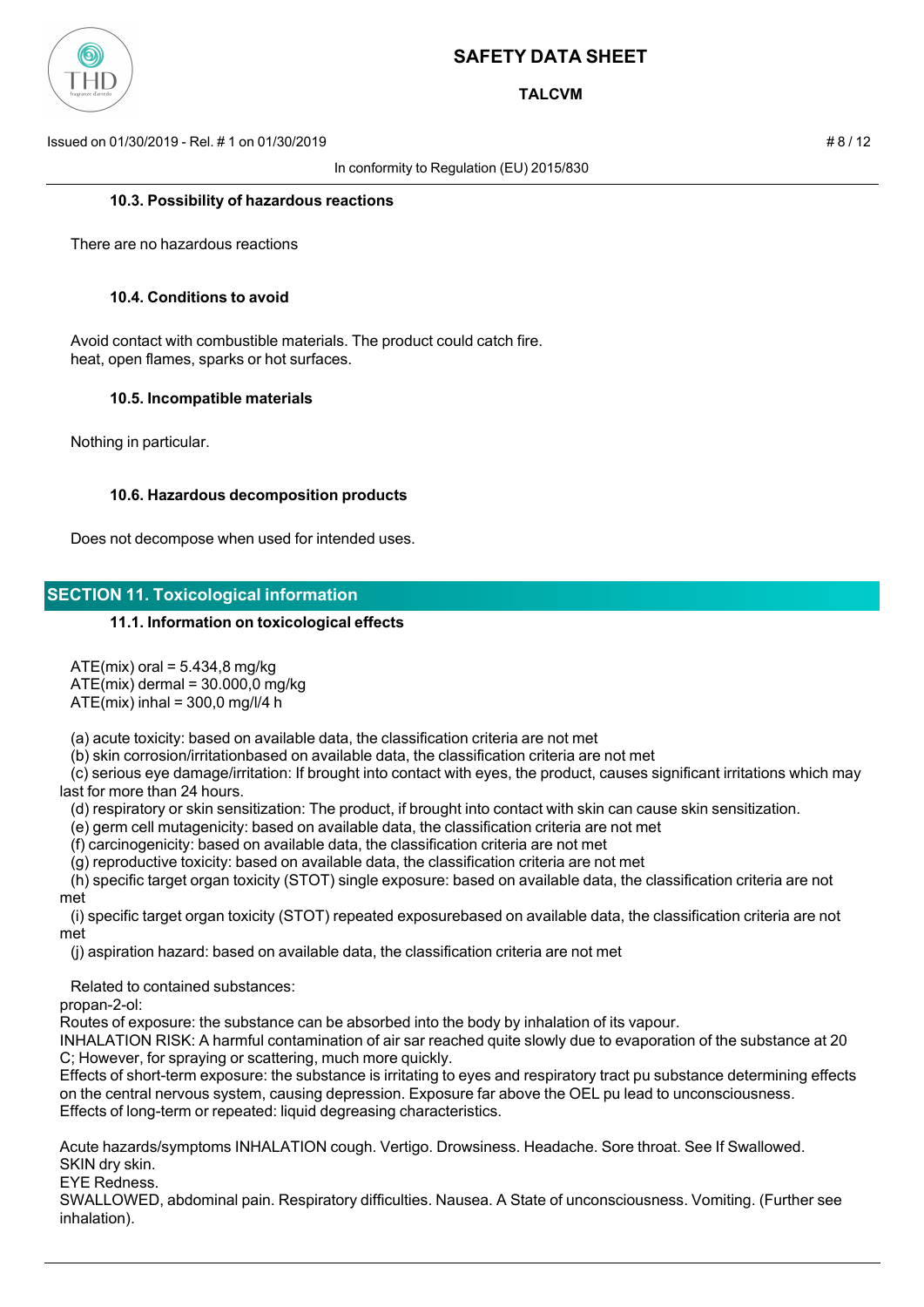

**TALCVM**

 $\pm$  9/12 Issued on 01/30/2019 - Rel. # 1 on 01/30/2019

In conformity to Regulation (EU) 2015/830

N O T E The use of alcoholic beverages enhances the harmful effect. LD50 (rat) Oral (mg/kg body weight) = 2100 LD50 Dermal (rat or rabbit) (mg/kg body weight) = 2100

D-limonene:

INHALATION RISK: can not be given any indication about the speed with which it reaches a harmful contamination in the air due to evaporation of the substance at 20 C.

Effects of short-term exposure: the substance is irritating to the skin and mildly irritating to eyes effects of REPEATED EXPOSURE or long-term repeated or prolonged contact may cause skin sensitization acute hazards/symptoms SKIN Redness. Pain. Redness EYES

| <b>SECTION 12. Ecological information</b> |  |
|-------------------------------------------|--|
|                                           |  |

## **12.1. Toxicity**

 Related to contained substances: D-limonene: The substance is very toxic to aquatic organisms.

The product is dangerous for the environment as it is toxic to aquatic organisms following acute exposure.

Use according to good working practices to avoid pollution into the environment.

## **12.2. Persistence and degradability**

No data available.

## **12.3. Bioaccumulative potential**

 Related to contained substances: D-limonene: Possible bioaccumulation of this chemical in fish.

## **12.4. Mobility in soil**

 Related to contained substances: propan-2-ol: The pi product water and light fully miscible in 20 C. Is lost by evaporation within one day. Large volumes can penetrate into the soil and contaminate groundwater.

## **12.5. Results of PBT and vPvB assessment**

The substance / mixture NOT contains substances PBT/vPvB according to Regulation (EC) No 1907/2006, Annex XIII

## **12.6. Other adverse effects**

No adverse effects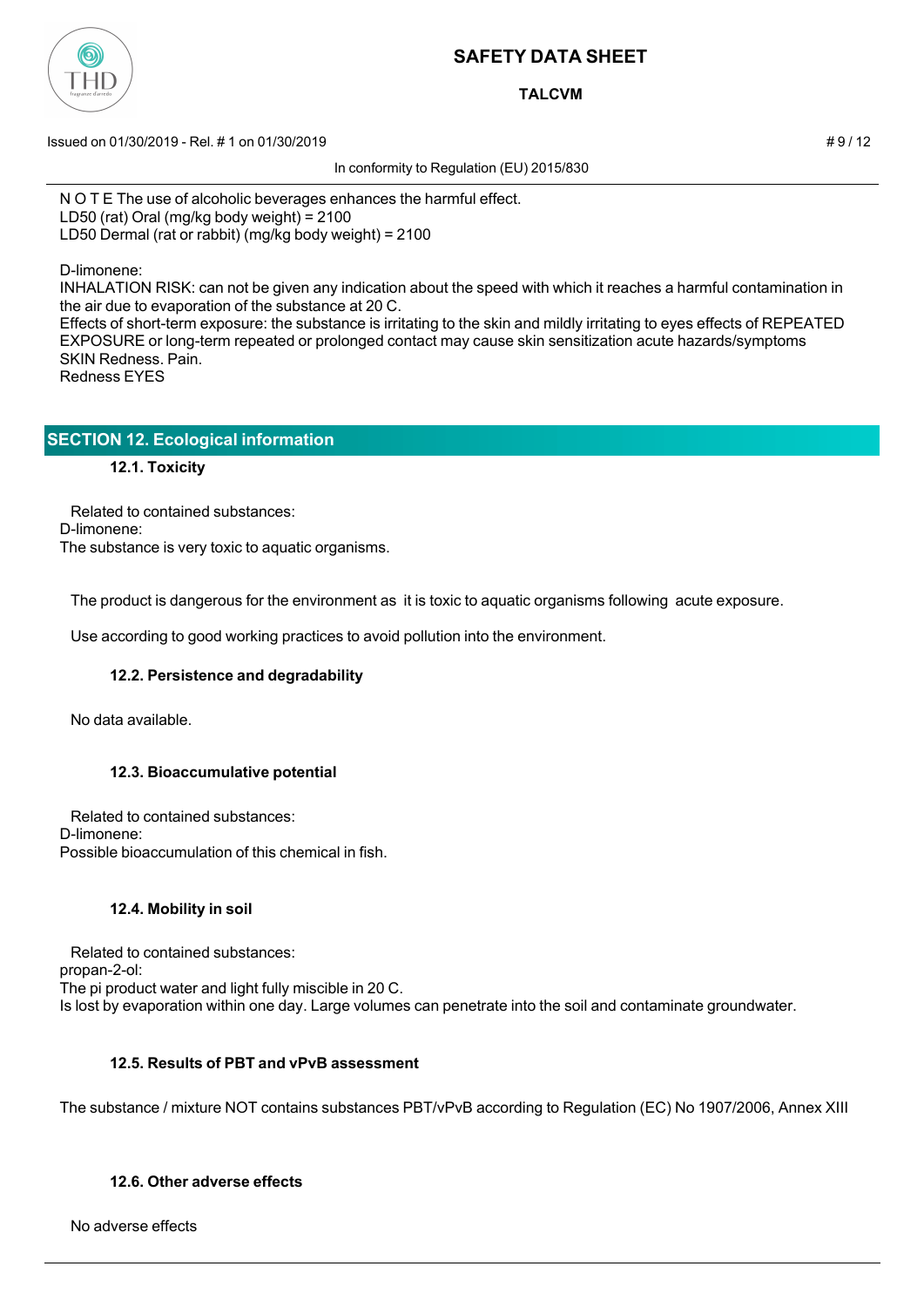

**TALCVM**

Issued on 01/30/2019 - Rel. # 1 on 01/30/2019 **Assumed by a set of the set of the set of the set of the set of the set of the set of the set of the set of the set of the set of the set of the set of the set of the set of t** 

In conformity to Regulation (EU) 2015/830

## **SECTION 13. Disposal considerations**

## **13.1. Waste treatment methods**

 Do not reuse empty containers. Dispose of them in accordance with the regulations in force. Any remaining product should be disposed of according to applicable regulations by addressing to authorized companies. Recover if possible. Send to authorized discharge plants or for incineration under controlled conditions. Operate according to local and National rules in force

## **SECTION 14. Transport information**

#### **14.1. UN number**

ADR/RID/IMDG/ICAO-IATA: 1266

ADR exemption because compliance with the following characteristics: Combination packagings: per inner packaging 5 L per package 30 Kg Inner packagings placed in skrink-wrapped or stretch-wrapped trays: per inner packaging 5 L per package 20 Kg

#### **14.2. UN proper shipping name**

ADR/RID/IMDG: PRODOTTI PER PROFUMERIA contenenti solventi infiammabili ADR/RID/IMDG: PERFUMERY PRODUCTS with flammable solvents ICAO-IATA: PERFUMERY PRODUCTS with flammable solvents

#### **14.3. Transport hazard class(es)**

ADR/RID/IMDG/ICAO-IATA: Class : 3 ADR/RID/IMDG/ICAO-IATA: Label : Limited quantities ADR: Tunnel restriction code : D/E ADR/RID/IMDG/ICAO-IATA: Limited quantities : 5 L IMDG - EmS : F-E, S-D

#### **14.4. Packing group**

ADR/RID/IMDG/ICAO-IATA: III

## **14.5. Environmental hazards**

ADR/RID/ICAO-IATA: Product is environmentally hazardous IMDG: Marine polluting agent : Yes

#### **14.6. Special precautions for user**

The transport must be carried out by authorised vehicles carrying dangerous goods in accordance with the requirements of the current edition of the agreement and the provisions A.D.R national regulations. The transport must be carried out in the original packaging and in packages that are made from materials resistant to

the content and not likely to generate with this dangerous reactions. Employees to the loading and unloading of dangerous goods have received proper training on the risks presented by prepared and on possible procedures to be taken in the event of emergency situations

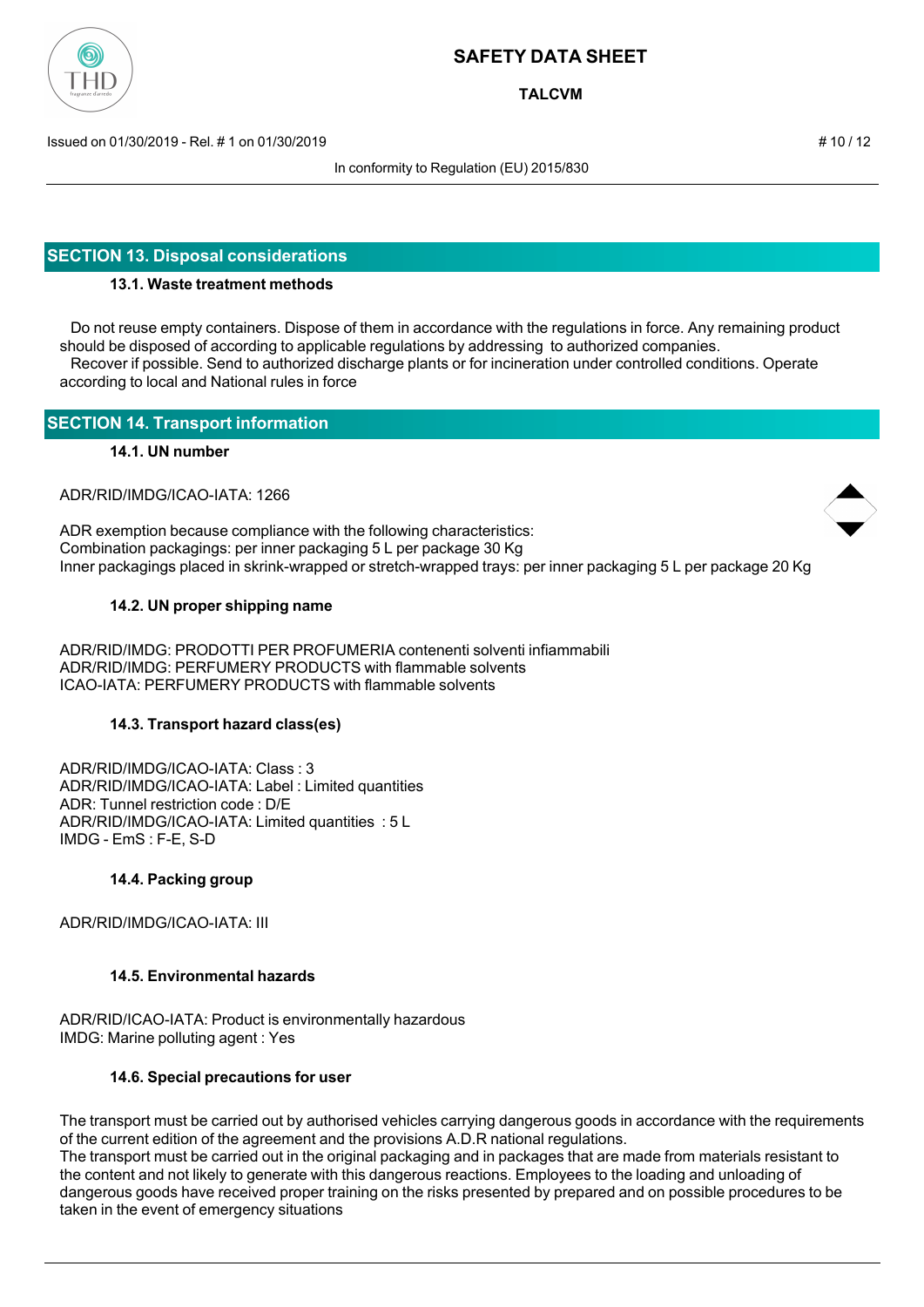

**TALCVM**

Issued on 01/30/2019 - Rel. # 1 on 01/30/2019 # 11 / 12

In conformity to Regulation (EU) 2015/830

#### **14.7. Transport in bulk according to Annex II of MARPOL73/78 and the IBC Code**

It is not intended to carry bulk

## **SECTION 15. Regulatory information**

#### **15.1. Safety, health and environmental regulations/legislation specific for the substance or mixture**

Seveso category: P5c - FLAMMABLE LIQUIDS E2 - ENVIRONMENTAL HAZARDS

REGULATION (EU) No 1357/2014 - waste: HP3 - Flammable HP14 - Ecotoxic

#### **15.2. Chemical safety assessment**

The supplier has made an assessment of chemical safety

## **SECTION 16. Other information**

#### **16.1. Other information**

Description of the hazard statements exposed to point 3

- H412 = Harmful to aquatic life with long lasting effects.
- H302 = Harmful if swallowed.
- H319 = Causes serious eye irritation.
- H225 = Highly flammable liquid and vapour.
- H336 = May cause drowsiness or dizziness.
- H400 = Very toxic to aquatic life.
- H410 = Very toxic to aquatic life with long lasting effects.
- H317 = May cause an allergic skin reaction.
- H315 = Causes skin irritation.
- H226 = Flammable liquid and vapour.
- H301 = Toxic if swallowed.
- H311 = Toxic in contact with skin.
- H331 = Toxic if inhaled.
- H411 = Toxic to aquatic life with long lasting effects.
- H318 = Causes serious eye damage.

Classification based on data of all mixture components

#### GENERAL BIBLIOGRAPHY:

- Council Regulation (EC) 1907/2006 of the European Parliament (REACH)
- Regulation (EC) 1272/2008 of the European Parliament (CLP) and subsequent updates
- Council Regulation (EC) no 758/2013 of the European Parliament
- Regulation (EC) no 2015/830 of the European Parliament
- Regulation (EC) No 528/2012 European Parliament and subsequent updates
- Commission Regulation (EC) No 790/2009 of 10 August 2009
- Commission Regulation (EU) No 286/2011 of 10 March 2011
- Commission Regulation (EU) No 618/2012 of 10 July 2012
- Commission Regulation (EU) No 487/2013 of 8 May 2013
- Council Regulation (EU) No 517/2013 of 13 May 2013
- Commission Regulation (EU) No 758/2013 of 7 August 2013
- Commission Regulation (EU) No 944/2013 of 2 October 2013